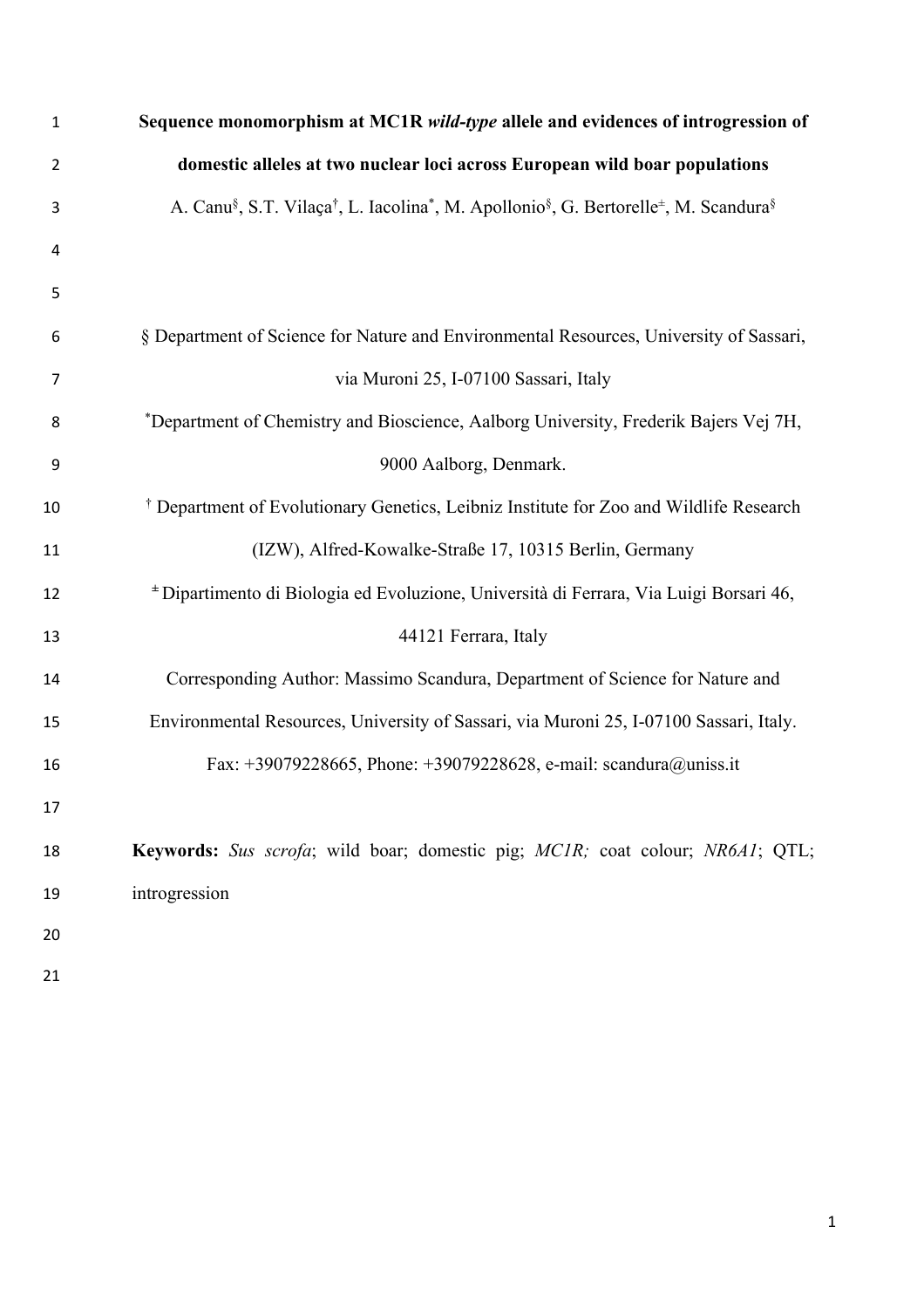- **Summary**
- 

 Domestication promotes the emergence of novel phenotypic and behavioural traits in domesticated animals compared to their wild ancestors. We analyzed variation at the *MC1R* and *NR6A1* genes in European wild boar populations, two loci which have been under strong artificial selection during domestication, influencing respectively coat colour and number of vertebrae.

 A total of 145 wild boars were sampled throughout Europe, to evaluate frequency and spatial distribution of domestic alleles, in order to investigate patterns of hybridization between wild and domestic forms. As expected, most of the wild boars (94%) were homozygous for the European *wild-type* (E<sup>+</sup>) *MC1R* allele. We did not observe any synonymous substitution in the European  $E^+$  allele, confirming its monomorphism even in areas known to be hotspots of wild boar genetic diversity. The remaining wild boars showed genetic introgression of three different European domestic alleles. No Asian *MC1R* allele was found in our sample, suggesting that extensive introgression from Asian wild boars or domestic pigs is unlikely. Furthermore, domestic *NR6A1* alleles were observed in 6% of wild boars. Considering the two loci analyzed, 11% of boars, sampled all over Europe, showed signs of recent or past introgression in their genome. These data agree with previous investigations on other molecular markers, confirming the relatively low genetic diversity of European wild boars, which was locally increased by the introgression of allelic variants from the domestic counterpart.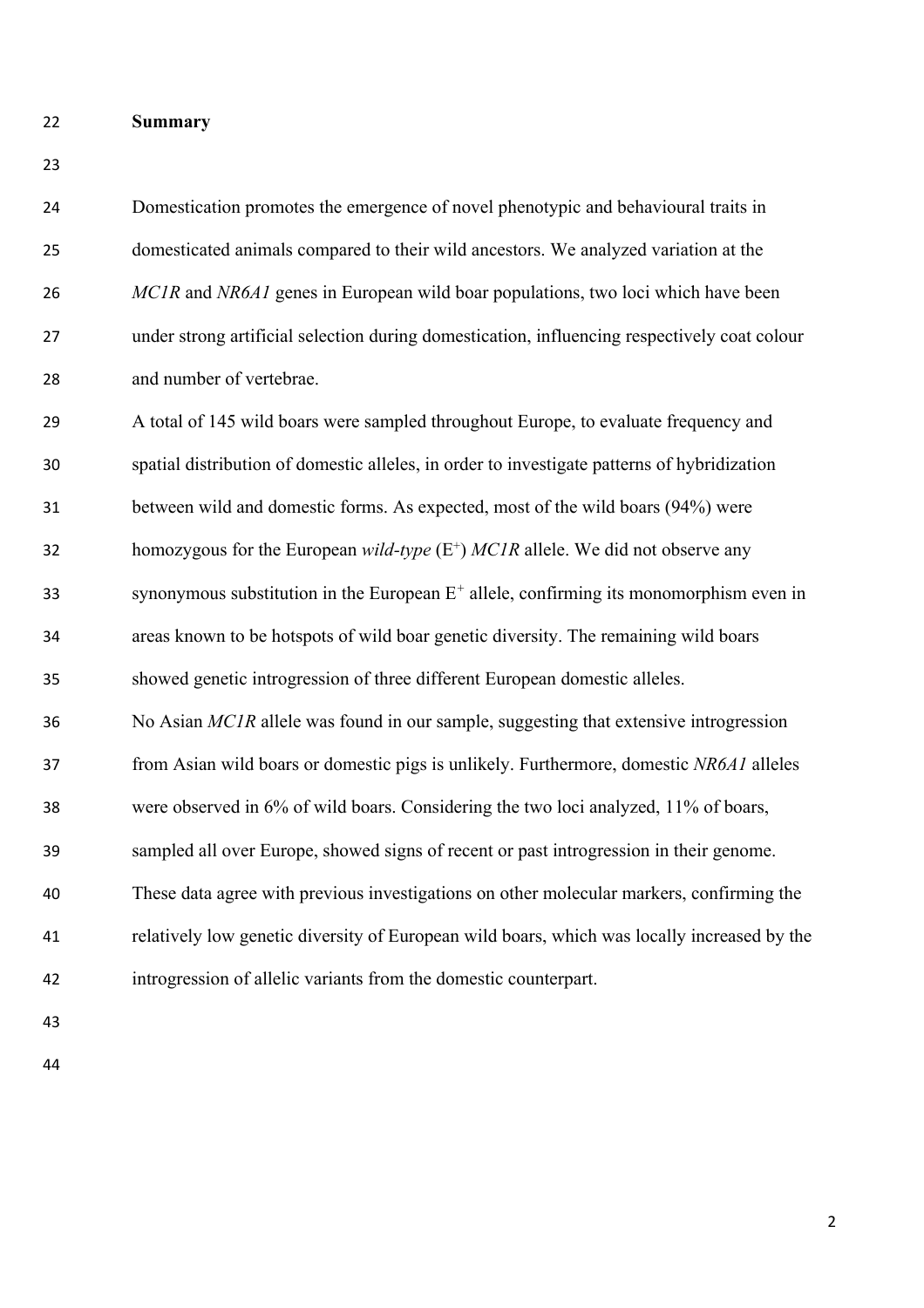## **Main text**

 The variation in pigmentation in mammals depends on the spatial distribution of pigmentation across the body and along hairs, and the balance between the black eumelanin and the yellowish pheomelanin. This balance is controlled primarily by two loci, *Extension* and *Agouti*, the former one encoding the melanocortin receptor I gene (*MC1R*), a G protein-coupled receptor expressed in melanocytes (Fang et al. 2009). A typical *wild-type* coat colour in mammals is composed of a mixture of eumelanin and 52 pheomelanin. Mutations of the *MC1R* gene leading to a constitutively active receptor are dominant and induce the production of eumelanin only, causing dark/black coat colour. Nonsense and frameshift mutations, that prevent the formation of functional receptors, are recessive, and cause the production of pheomelanin only, leading to yellow/reddish coat colour (Suzuki 2013). Classical genetics had established an allelic series including four alleles at the *Extension* locus in pigs: Dominant black (E<sup>D</sup>), *wild-type* (E<sup>+</sup>), black spotting  $(E^P)$  and recessive red (*e*) (Legault 1998). Subsequent sequence analyses on the porcine *MC1R* gene revealed several allelic variants of these four phenotypically-defined alleles (Andersson 2003). Asian wild boar populations show high diversity, having at least 14 different *wild-type MC1R* allelic variants (in which only synonymous substitutions occur) (Li et al. 2010); on the opposite, no polymorphism has been detected so far in European wild boars for the *wild-type MC1R* allele (Fang et al. 2009). Nevertheless, the latter result can be influenced by the small number and narrow geographic range of the European samples that have been sequenced so far (Fang et al. 2009; Giuffra et al. 2000; Kijas et al. 1998, 2001). Since the *wild-type* allele is private to wild populations (with the exception of the Mangalica domestic breed), DNA polymorphisms at the *MC1R* locus have been successfully used for the traceability of meat products (Fontanesi et al. 2014) and to

detect introgression of domestic pig genes into wild boar populations (e.g, Frantz et al.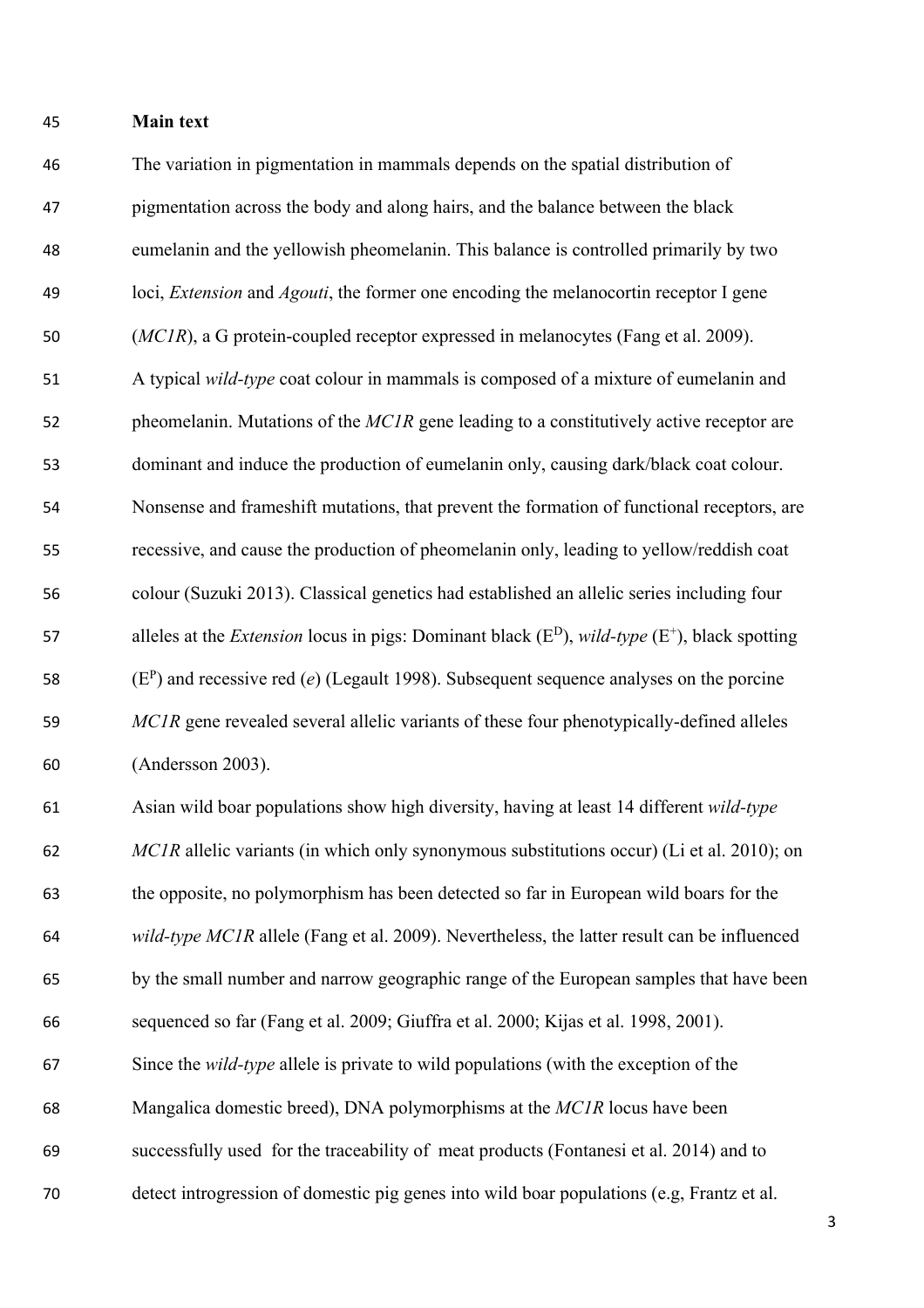| 71 | 2013, Koutsogiannouli et al. 2010). Domestic MC1R alleles have been found in 5% of 119                |
|----|-------------------------------------------------------------------------------------------------------|
| 72 | free-ranging and 16% of 12 reared wild boars in Greece (Koutsogiannouli et al. 2010), and             |
| 73 | in one out of 153 wild boars from Western Europe (Frantz et al. 2013).                                |
| 74 | Another trait that differentiates wild boars and European commercial pigs is the number of            |
| 75 | vertebrae: 19 in the wild boar and 21-23 in ameliorated breeds. A proline to leucine                  |
| 76 | substitution at codon 192 (p.Pro192Leu) in the nuclear receptor subfamily 6, group A,                 |
| 77 | member 1 (NR6A1) gene was shown to be the most likely causative mutation underlying                   |
| 78 | the QTL effect on the number of vertebrae in the pig (Mikawa et al. 2007). The mutant                 |
| 79 | allele is fixed in most European commercial pig breeds, while wild boar populations carry             |
| 80 | the <i>wild-type</i> allele only.                                                                     |
| 81 |                                                                                                       |
| 82 | We analyzed the variation at the MC1R and NR6A1 genes in wild boars sampled                           |
| 83 | throughout Europe and in a sample of local Italian pigs, with the following aims: i)                  |
| 84 | evaluate the MCIR genetic diversity of European wild boar populations at a wider scale                |
| 85 | compared to previous studies, in order to verify the supposed monomorphism of the                     |
| 86 | European wild-type MC1R allelic variant; ii) investigate the presence, frequency and                  |
| 87 | spatial distribution of MCIR and NR6A1 domestic alleles in European wild boar                         |
| 88 | populations.                                                                                          |
| 89 |                                                                                                       |
| 90 | We obtained DNA samples, or tissue samples provided by local hunters, for a total of 145              |
| 91 | European wild boars from 12 different localities (Belarus, $N = 10$ ; Bulgaria, $N = 5$ ;             |
| 92 | Croatia, $N = 6$ ; France, $N = 15$ ; Greece, $N = 10$ ; mainland Italy, $N = 33$ ; Luxembourg, $N =$ |
| 93 | 8; Poland, $N = 7$ ; Portugal, $N = 11$ , Romania, $N = 8$ ; Sardinia, $N = 21$ ; Spain, $N = 11$ ).  |
| 94 | Additionally, we obtained DNA samples from 20 Sardinian and four Italian "Cinta Senese"               |
| 95 | pigs raised in free or semi-free conditions, possibly affected by introgression of wild-type          |
| 96 | alleles, given their possibility to crossbreed with wild boars.                                       |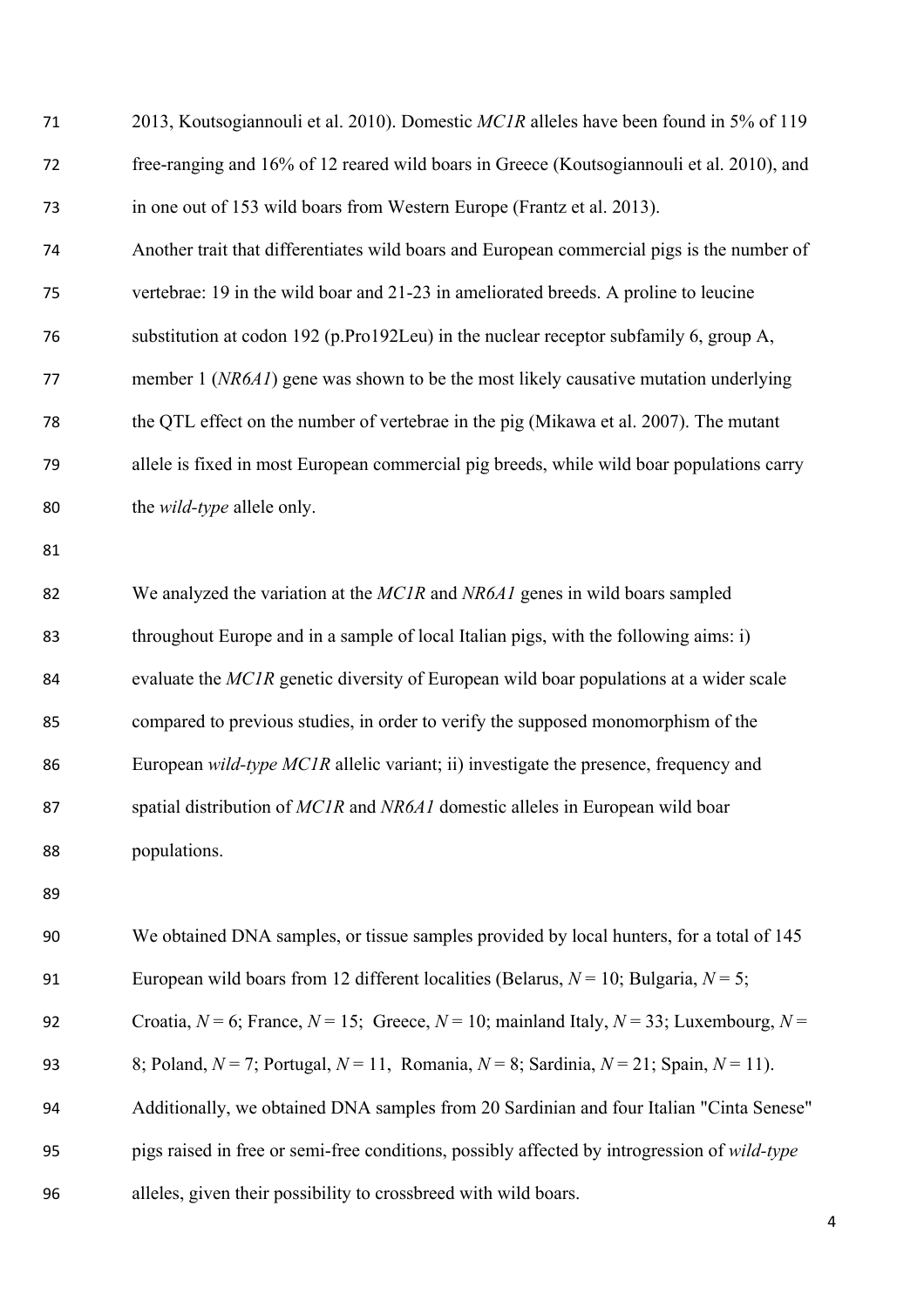| 98  | We amplified the $MCIR$ gene as a single 1.2 kb fragment (the entire 963 bp coding region    |
|-----|----------------------------------------------------------------------------------------------|
| 99  | plus 6 bp of the 5'-untranslated region, and 208 bp of the 3'-untranslated region) employing |
| 100 | the PCR2 (Fang et al. 2009) as reverse and a new forward primer (PCR4: 5'-                   |
| 101 | GGGAGCCATGAGCTGAGCAGG-3'). We used the QIAGEN Fast Cycling PCR kit                           |
| 102 | (Valencia, CA, USA), with 66°C annealing. Both forward and reverse strands were              |
| 103 | sequenced. Due to the presence of frameshift mutations, putative heterozygotes were          |
| 104 | cloned and sequenced to confirm allele status.                                               |
| 105 |                                                                                              |
| 106 | The results of sequence analysis revealed that 94% of wild boars were homozygous for the     |
| 107 | already known European variant of the wild-type allele (Tab.1), which had an overall         |
| 108 | frequency of 96%. We did not find any synonymous substitutions at this allele in our         |
| 109 | sample, in confirmation of the supposed monomorphism of the European wild-type allele.       |
| 110 | The first studies on MC1R variation in Sus scrofa (Kijas et al. 1998) highlighted a          |
| 111 | substantial genetic distance between Asian and European pigs, providing one of the first     |
| 112 | indications of independent domestication events in the two continents. Asian domestic pigs   |
| 113 | originated from a more diverse wild stock, whereas European domestic pigs originated         |
| 114 | from European wild boars (Andersson and Plastow 2011), which had faced a pronounced          |
| 115 | population bottleneck prior to domestication (Groenen et al. 2012). This can partially       |
| 116 | explain the relatively low diversity of both European wild boars and domestic pigs in        |
| 117 | comparison to Asian conspecifics (Groenen et al. 2012, Megens et al. 2008), and the          |
| 118 | absence of variation at the MCIR European wild-type allele.                                  |
| 119 |                                                                                              |
| 120 | No wild-type Asian allele was detected among 145 individuals, indicating that extensive      |

 introgression from Asian wild boars into European populations is unlikely, in agreement 122 with Vilaça et al. (2014), which detected less than 1% of Asian mtDNA haplotypes among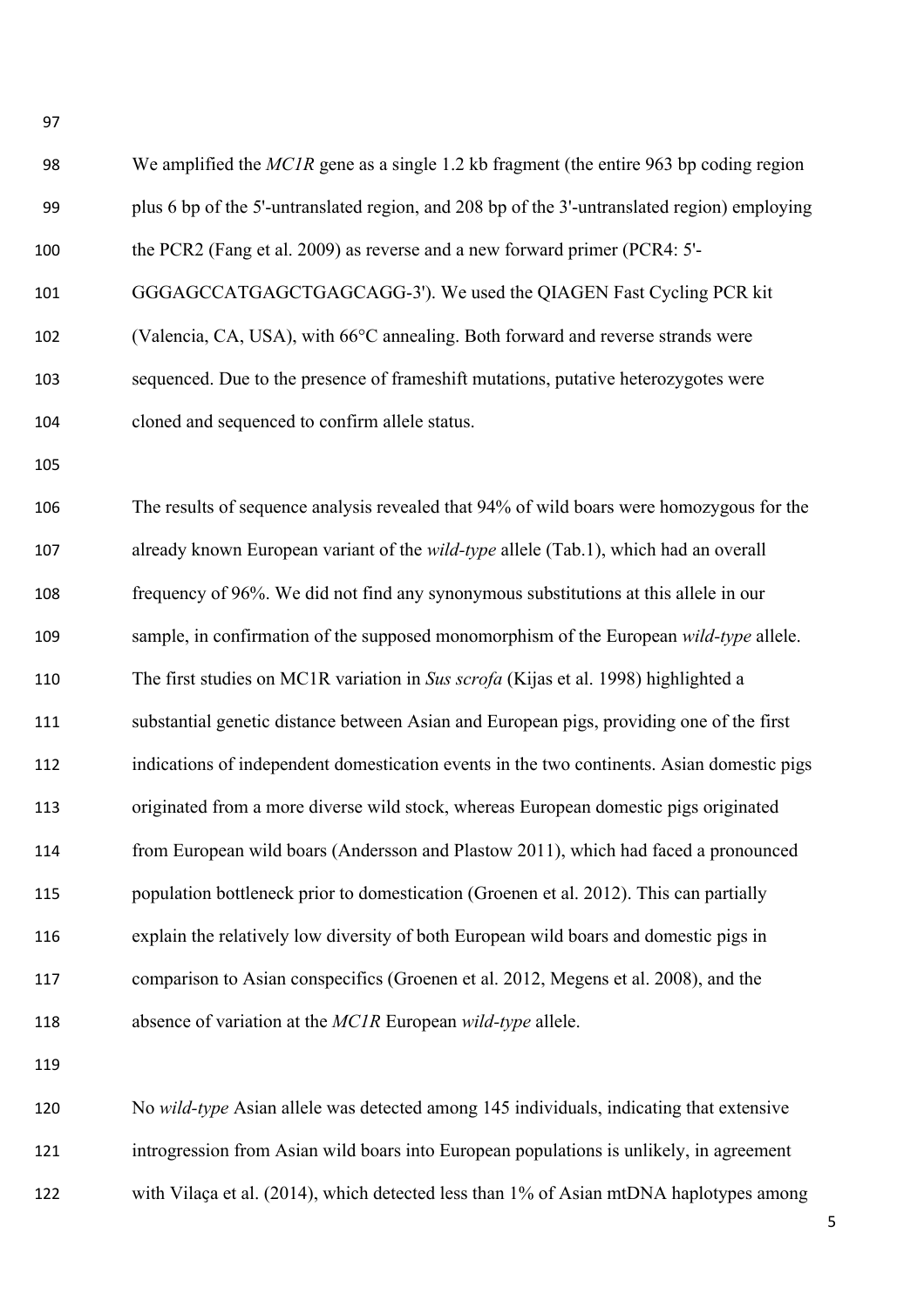828 European wild boar sequences. Three domestic alleles only, already described and all of European origin, were detected among wild boars: dominant black and two variant of black spotting, with overall frequency of 0.7-3.1% (up to 10-20% in some countries like Bulgaria and Sardinia, where pigs are often reared in semi-free conditions and crossbreeding with the wild form is possible, Scandura et al. 2008). No Asian domestic allele was found among the analyzed wild and domestic populations, even if many cases of introgressions of European pigs/wild boars with Chinese pigs have been documented (Goedbloed et al. 2013, Groenen et al. 2012, Megens et al. 2008). Interestingly, 4 out 9 boars carrying domestic alleles did not carry any *wild type* allele, indicating that introgression may be high at a very local scale, and/or that intentional hybridization in captivity may be an important source of introgression (see Canu et al. 2014). Additionally, the Sardinian domestic stock was affected by substantial genetic introgression from wild boar, with a frequency of the *MC1R wild-type* allele of 7.5%, to our knowledge never reported for domestic pigs. However, this result is in line with the previous evidences of crossbreeding between wild and domestic *Sus scrofa* in the island. The *NR6A1* gene polymorphism was investigated by PCR-RFLP with the method described by Fontanesi et al. (2014). The occurrence of either mutant alleles in wild boars or *wild-type* alleles among domestic pigs was further verified through sequencing. The *wild-type* allele turned out to be fixed in most wild populations, and, just as the *MC1R* 143 allele  $E^+$ , had an overall frequency of 96% across European wild populations. Italian, Spanish, Greek, Bulgarian and French wild boars showed signs of introgression (Tab.1). Conversely, the *wild type NR6A1* allele was detected in 12.5% of domestic pigs (allele 146 frequency  $= 6.3\%$ , suggesting that present or past gene flow between wild and domestic forms was not negligible and bidirectional, at least in Sardinia and continental Italy.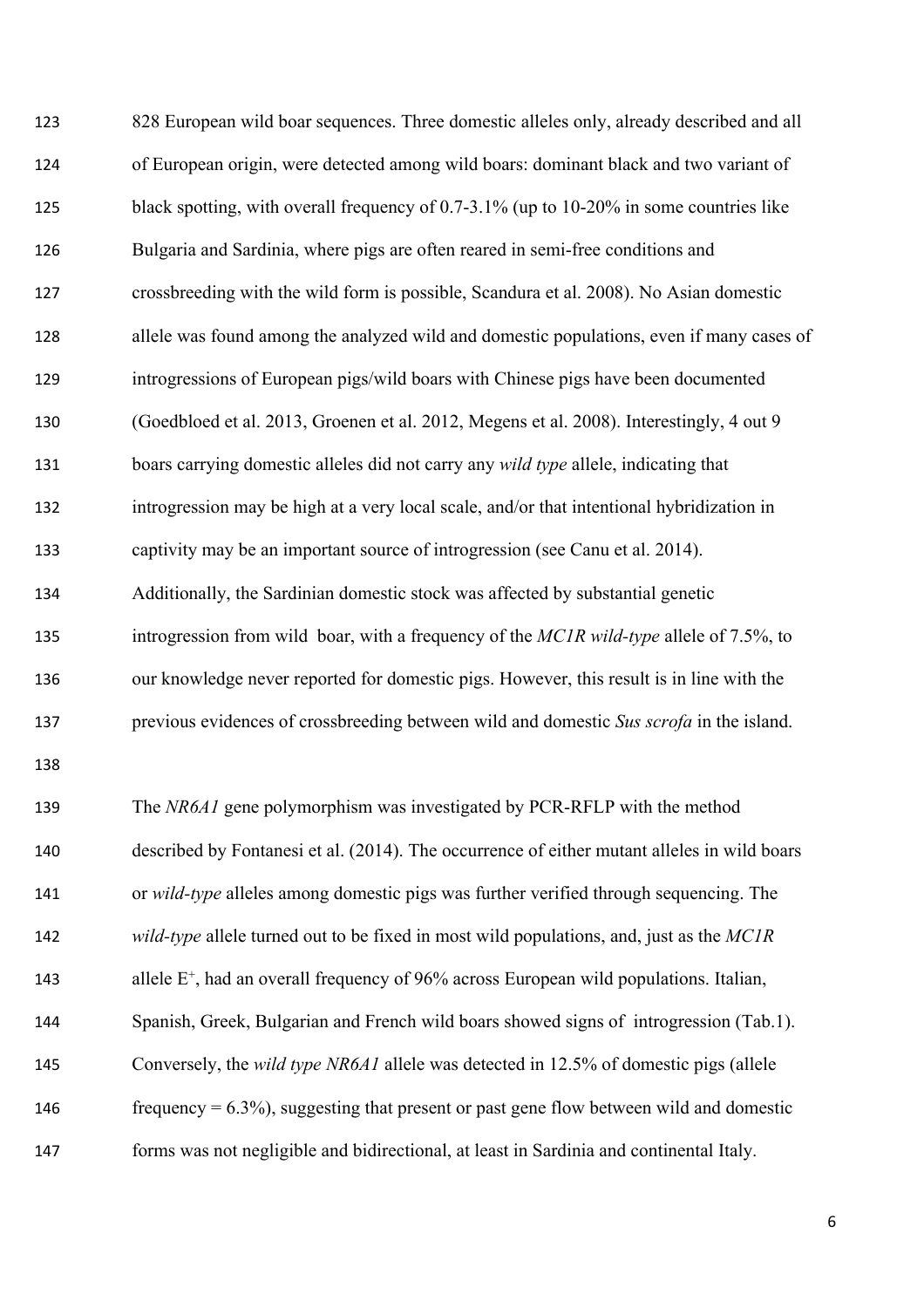| 148 | With few exceptions (in Greece and Bulgaria, see Tab.1) introgression at the NR6A1 locus    |
|-----|---------------------------------------------------------------------------------------------|
| 149 | in wild populations did not match introgression at the $MCIR$ locus, though perhaps this is |
| 150 | not surprising, given that selective pressures acting on the two loci are expected to be    |
| 151 | different (there is strong selection against non-camouflaged coats, while having an extra   |
| 152 | vertebra may not be a major disadvantage).                                                  |
| 153 |                                                                                             |
| 154 | In the present work, we confirmed the absence of sequence variation at the $MCIRE^+$        |
| 155 | allele in European wild populations, even in Southern peninsulas, known to be hotspots of   |
| 156 | wild boar genetic diversity. We also detected relatively high genetic introgression from    |
| 157 | domestic pig into European wild boar populations, in agreement with previous studies        |
| 158 | (e.g., Goedbloed et al. 2013). Considering both the MC1R and NR6A1 loci, introgression      |
| 159 | can be found all over Europe. As many as 11% of wild boars carried domestic genes (only     |
| 160 | 1.4% at both the considered loci), and the gene flow was bidirectional at least in some     |
| 161 | areas. The MC1R and NR6A1 loci have proved to be useful markers to complement the           |
| 162 | information provided by other more widely employed genetic markers (e.g., mtDNA and         |
| 163 | microsatellites) to disclose patterns of gene flow among wild and domestic European and     |
| 164 | Asian forms of Sus scrofa.                                                                  |
| 165 |                                                                                             |
| 166 | Acknowledgements:                                                                           |
| 167 | We are grateful to P.C. Alves, J. Carranza, G. Kaminski, J. Kusak, Z. Mamuris, L. Paule,    |
| 168 | T. Podgórski, L. Schley and V.E. Sidorovich for providing samples. The Banco di             |
| 169 | Sardegna Foundation provided financial support for the analyses (2013.1315), and AC had     |
| 170 | a PhD grant financed by the European Social Fund, Operational Programme 2007/2013 -         |

- Axis IV Human Capital Investment.
- 
-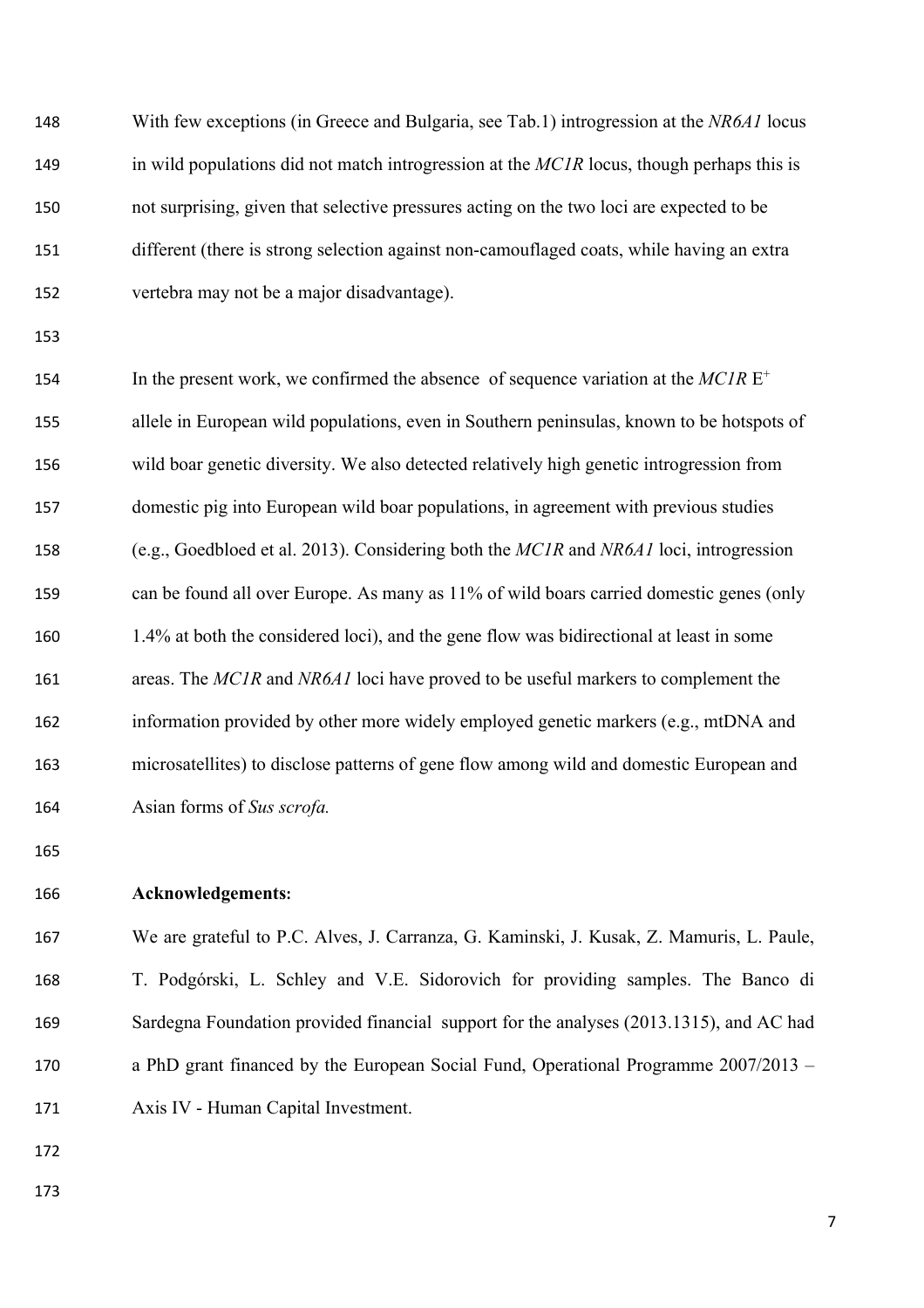## **References**

| 175 |                                                                                                               |
|-----|---------------------------------------------------------------------------------------------------------------|
| 176 | Andersson L. (2003) Melanocortin receptor variants with phenotypic effects in horse, pig, and chicken.        |
| 177 | Annals of the New York Academy of Sciences 994, 313-318.                                                      |
| 178 |                                                                                                               |
| 179 | Andersson L., Plastow G. (2011) Molecular genetics of coat colour variation. In: The genetics of the pig. 2nd |
| 180 | edition (ed. by M.F. Rothschild & A. Ruvinsky), pp.38-50. CAB International, Wallinford, UK.                  |
| 181 |                                                                                                               |
| 182 | Canu A., Costa S., et al. (2014) Are captive wild boar more introgressed than free-ranging wild boar? Two     |
| 183 | case studies in Italy. European Journal of Wildlife Research 60(3), 459-467.                                  |
| 184 |                                                                                                               |
| 185 | Fang M., Larson G., et al. (2009) Contrasting mode of evolution at a coat color locus in wild and domestic    |
| 186 | pigs. PLoS Genetics $5(1)$ , 1-6.                                                                             |
| 187 |                                                                                                               |
| 188 | Fontanesi L., Ribani A., et al. (2014) Differentiation of meat from European wild boars and domestic pigs     |
| 189 | using polymorphisms in the MC1R and NR6A1 genes. Meat Science 98, 781-784.                                    |
| 190 |                                                                                                               |
| 191 | Frantz A.C., Zachos F.E., et al. (2013) Genetic evidence for introgression between domestic pigs and wild     |
| 192 | boars (Sus scrofa) in Belgium and Luxembourg-a comparative approach with multiple marker                      |
| 193 | systems. Biological Journal of the Linnean Society 110 (1), 104-115.                                          |
| 194 |                                                                                                               |
| 195 | Giuffra E., Kijas J.M.H., et al. (2000) The origin of the domestic pig: independent domestication and         |
| 196 | subsequent introgression. Genetics 154, 1785-91.                                                              |
| 197 |                                                                                                               |
| 198 | Goedbloed D.J., Megens H.J., et al. (2013) Genome-wide single nucleotide polymorphism analysis reveals        |
| 199 | recent genetic introgression from domestic pigs into Northwest European wild boar populations.                |
| 200 | Molecular Ecology 22, 856-866.                                                                                |
| 201 |                                                                                                               |
| 202 | Groenen, M.A.M. et al. (2012) Analyses of pig genomes provide insight into porcine demography and             |
| 203 | evolution. Nature 491, 393-398.                                                                               |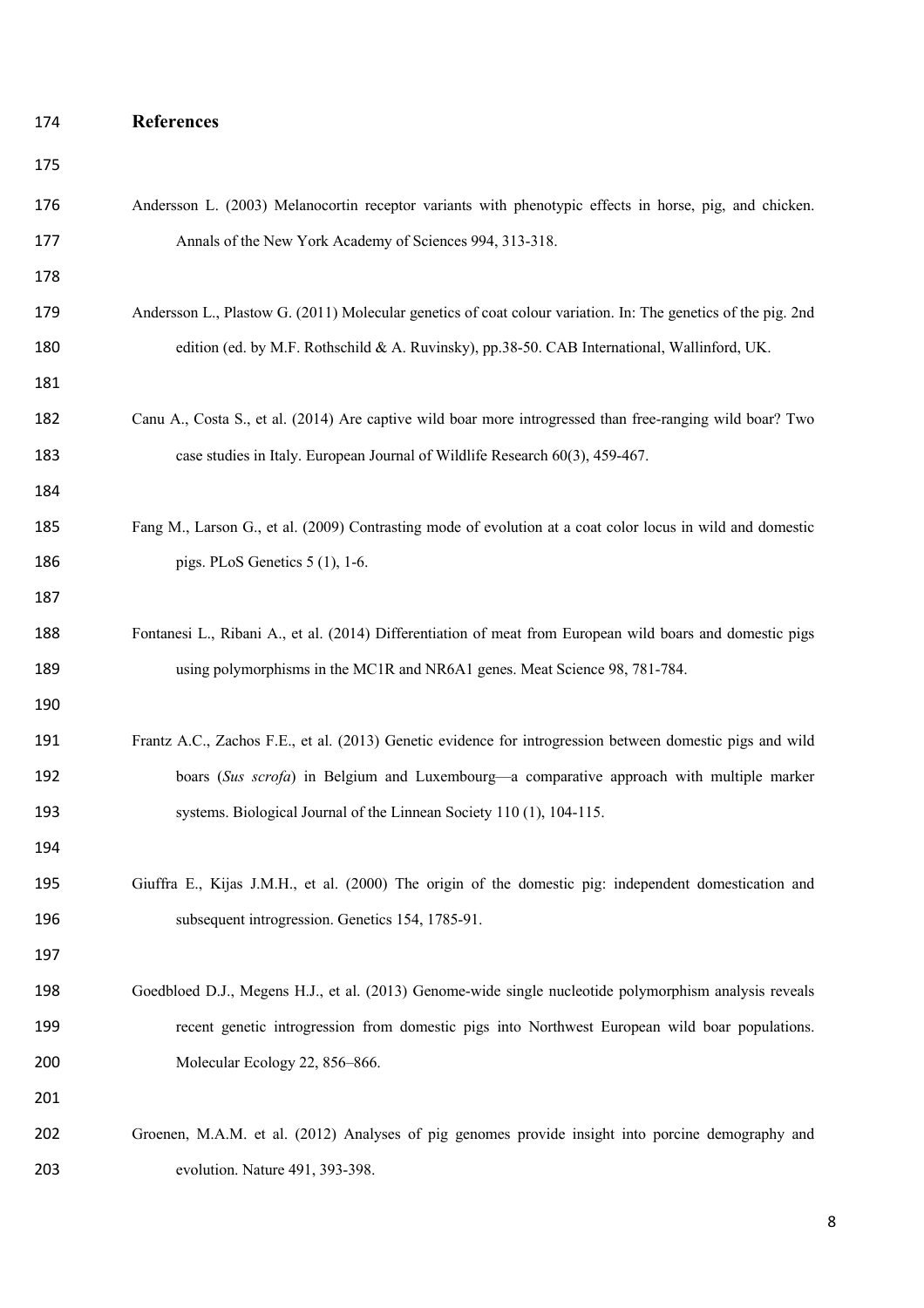| 204 |                                                                                                                     |
|-----|---------------------------------------------------------------------------------------------------------------------|
| 205 | Kijas J.M.H., Wales R., et al. (1998) Melanocortin receptor 1 (MC1R) mutations and coat color in pigs.              |
| 206 | Genetics 150, 1177-1185.                                                                                            |
| 207 |                                                                                                                     |
| 208 | Kijas J.M.H., Moller M., et al. (2001) A frameshift mutation in MC1R and a high frequency of somatic                |
| 209 | reversions cause black spotting in pigs. Genetics 158,779-785.                                                      |
| 210 |                                                                                                                     |
| 211 | Koutsogiannouli E.A., Moutou K.A., et al. (2010) Detection of hybrids between wild boars (Sus scrofa                |
| 212 | scrofa) and domestic pigs (Sus scrofa f. domestica) in Greece, using the PCR-RFLP method on                         |
| 213 | melanocortin-1 receptor (MC1R) mutations. Mammalian biology 75, 69-73.                                              |
| 214 |                                                                                                                     |
| 215 | Legault C. (1998) Genetics of colour variation. In: The genetics of the pig. 2nd edition (ed. by M.F.               |
| 216 | Rothschild & A. Ruvinsky), pp.51-69. CAB International, Wallinford, UK.                                             |
| 217 |                                                                                                                     |
| 218 | Li J., Yang H., et al. (2010) Artificial selection of the melanocortin receptor 1 gene in Chinese domestic pigs     |
| 219 | during domestication. Heredity 105(3), 274-281.                                                                     |
| 220 |                                                                                                                     |
| 221 | Megens H.J., Richard P.M.A, et al. (2008) Biodiversity of pig breeds from China and Europe estimated from           |
| 222 | pooled DNA samples: differences in microsatellite variation between two areas of domestication.                     |
| 223 | Genetics Selection Evolution, 40(1), 103-128.                                                                       |
| 224 |                                                                                                                     |
| 225 | Mikawa S., Morozumi T., et al. (2007) Fine mapping of a swine quantitative trait locus for number of                |
| 226 | vertebrae and analysis of an orphan nuclear receptor, germ cell nuclear factor (NR6A1). Genome                      |
| 227 | Research 17(5), 586-93.                                                                                             |
| 228 |                                                                                                                     |
| 229 | Scandura M., Iacolina L., et al (2008) Ancient vs. recent processes as factors shaping the genetic variation of     |
| 230 | the European wild boar: are the effects of the last glaciation still detectable? Molecular Ecology 17,              |
| 231 | 1745-1762.                                                                                                          |
| 232 |                                                                                                                     |
| 233 | Suzuki H. (2013) Evolutionary and phylogeographic views on <i>McI</i> r and <i>Asip</i> variation in mammals. Genes |
| 234 | & Genetic Systems 88, 155-164.                                                                                      |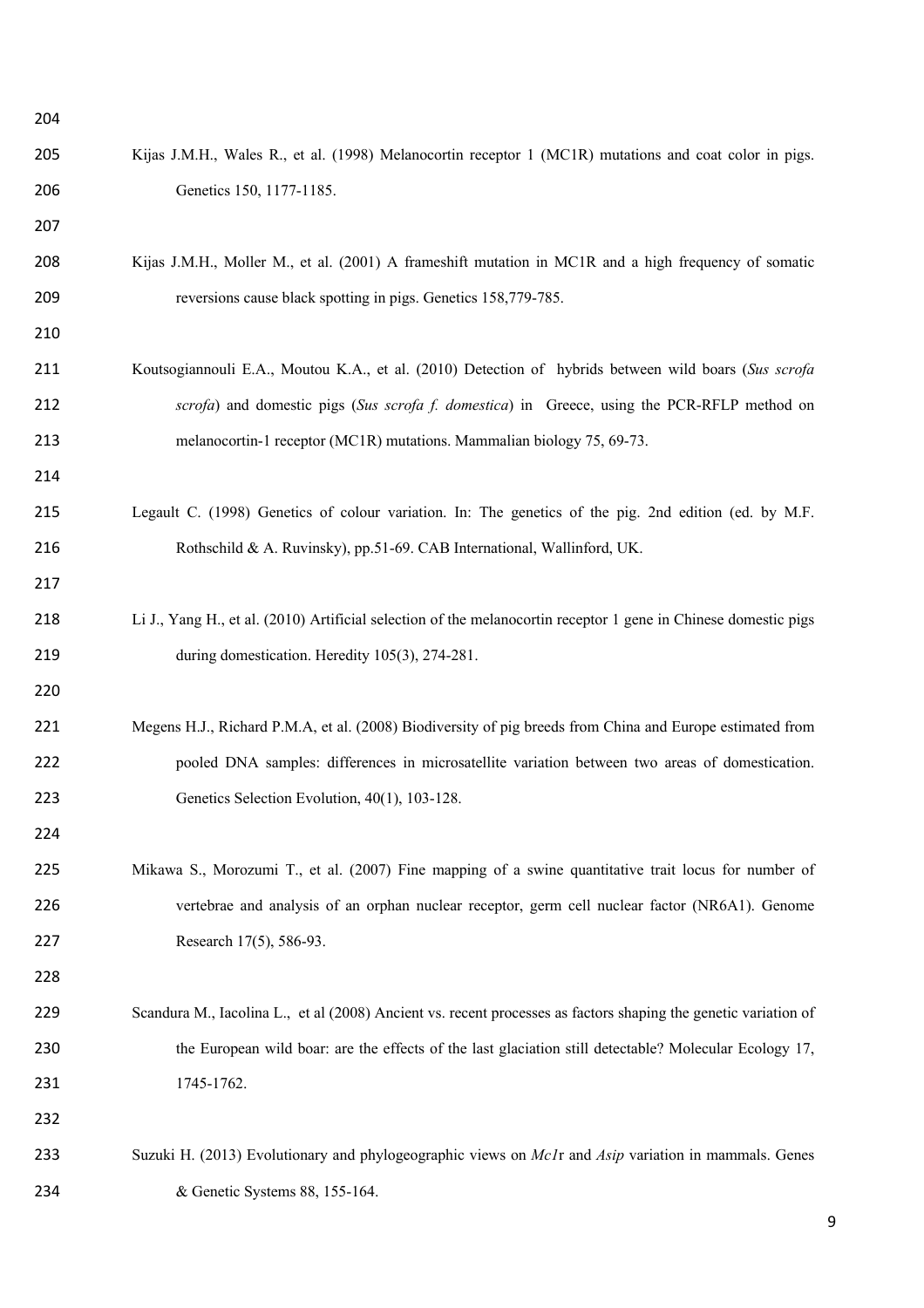| 236 | Vilaça S.T., Biosa D., et al. (2014). Mitochondrial phylogeography of the European wild boar: the effect of |
|-----|-------------------------------------------------------------------------------------------------------------|
| 237 | climate on genetic diversity and spatial lineage sorting across Europe. Journal of Biogeography 41,         |
| 238 | 987-998.                                                                                                    |